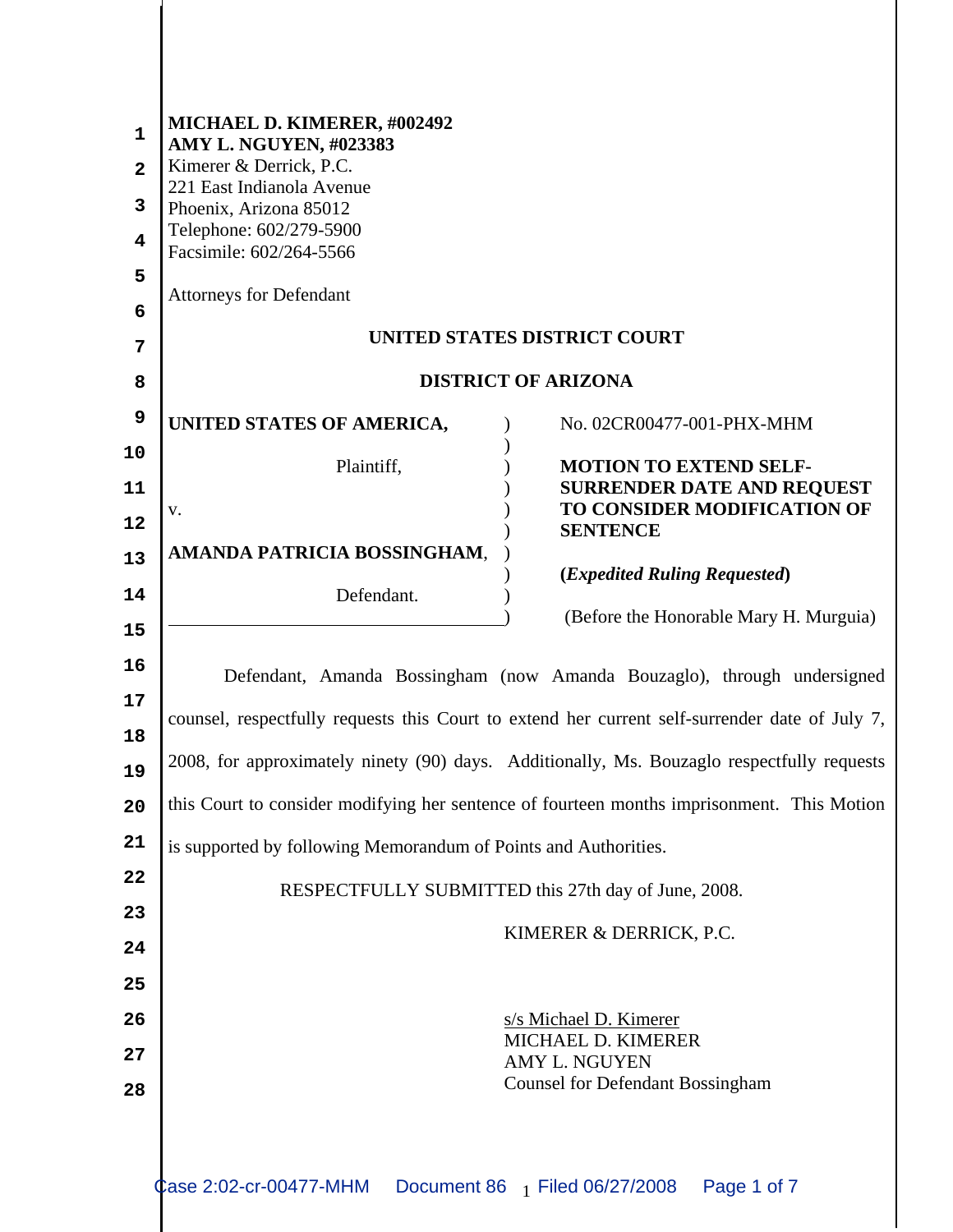### **MEMORANDUM OF POINTS AND AUTHORITIES <sup>1</sup>**

# **2**

#### **I. Factual Background**

**3 4 5 6 7 8 9** On November 6, 2003, Ms. Bouzaglo (formerly known and identified in this case as Ms. Bossingham), entered into a plea agreement with the Government in which she pled guilty to one count of Misuse of a Social Security Number, a class D felony offense. (Doc. 40). The criminal conduct occurred on August 16, 2001. Specifically, Ms. Bouzaglo pled guilty to submitting an application for a line of credit with M  $\&$  I Bank using the social security number of another person. The Bank approved the line of credit in the amount of \$15,000.

**11 12 13 14 15 16 17** On June 15, 2004, this Court sentenced Ms. Bouzaglo to fourteen months prison followed by thirty-six (36) months supervised release, and ordered her to pay \$36,294.95 in restitution. (Doc. 68). She filed a timely Notice of Appeal. (Doc. 70). On August 12, 2004, this Court granted Ms. Bouzaglo's Motion for Release Pending Appeal and ordered that her self-surrender date be stayed until the appeal was concluded. (Doc. 79). Following an Order by Ninth Circuit Court of Appeals dismissing Ms. Bouzaglo's appeal (doc. 83), this Court set a new self-surrender date of July 7, 2008. (Doc. 85).

**18 19**

**10**

#### **II. Ms. Bouzaglo's Conduct Since She Was Sentenced**

**20 21 22 23 24 25 26 27** It has now been almost seven years since Ms. Bouzaglo committed the offense, and four years since she was sentenced. She has been out of custody and monitored by Pretrial Services since the date of her arrest on October 11, 2002. Since she was sentenced by this Court approximately four years ago, Ms. Bouzaglo has drastically turned her life around. At the time of her offense, Ms. Bouzaglo's mother had just passed away, her marriage had just failed, and her small business went under as a result of her divorce. However, during her criminal case and following her sentencing, she removed herself from the environment she was in when she

**28**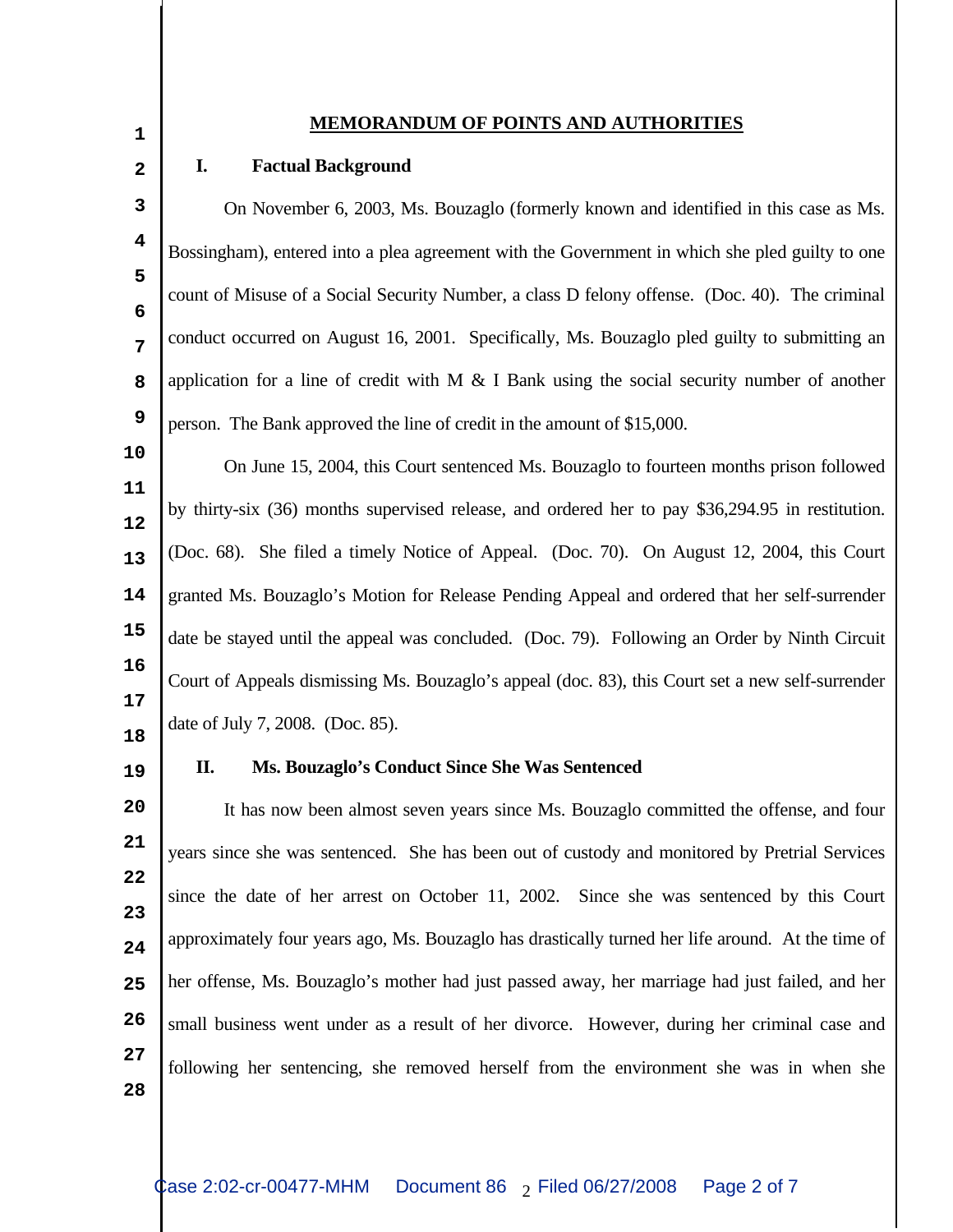**1**

**2**

**22**

committed the offense and severed all ties with individuals that influenced her life and actions in a negative way.

**3 4 5 6 7 8 9 10 11 12 13 14** Toward the end of her criminal case, Ms. Bouzaglo met a man by the name of Salomon Bouzaglo, who is now her husband of five years. With her husband's overwhelming support, Ms. Bouzaglo made drastic changes in her life and formed new, positive relationships. The Bouzaglo's opened a restaurant named Amy's Baking Company in Scottsdale, Arizona, which is now very successful. (See Articles, attached as Ex. A). The Bouzaglo's spend most of their time at the restaurant, as their presence is necessary for its continued operation. Ms. Bouzaglo is solely responsible for creating the entire menu, cooking, baking, training their staff, ordering, managing the catering business and completing daily operational duties necessary for the business. The Bouzaglo's have hosted several charitable events at their restaurant and use it as a tool to help raise money for non-profit organizations.

**15 16 17 18 19 20 21** Ms. Bouzaglo donates her time and money to various organizations, such as the St. Nicholas Youth Organization and the Fraternal Order of Police. She is also very involved in the Arizona Republican Party and volunteered numerous hours of her time during the 2006 elections. (See Letter from Matt Salmon, attached as Ex. B). In 2005, she was 1 of 250 people appointed to the Republican Presidential Task Force in Arizona. (See Commission of Accomplishment, attached as Ex. C).

**23 24 25 26 27 28** Perhaps the best person to comment on Ms. Bouzaglo's conduct since her offense and sentencing is her Pretrial Services Officer, Greg Ceylia, who has been monitoring her for more than three years. According to Mr. Ceylia, Ms. Bouzaglo is in full compliance with all conditions of pretrial release, including full-time employment, random urinalysis, regular reporting and house visits. She also continues to make regular payment toward restitution. Mr. Ceylia stated that she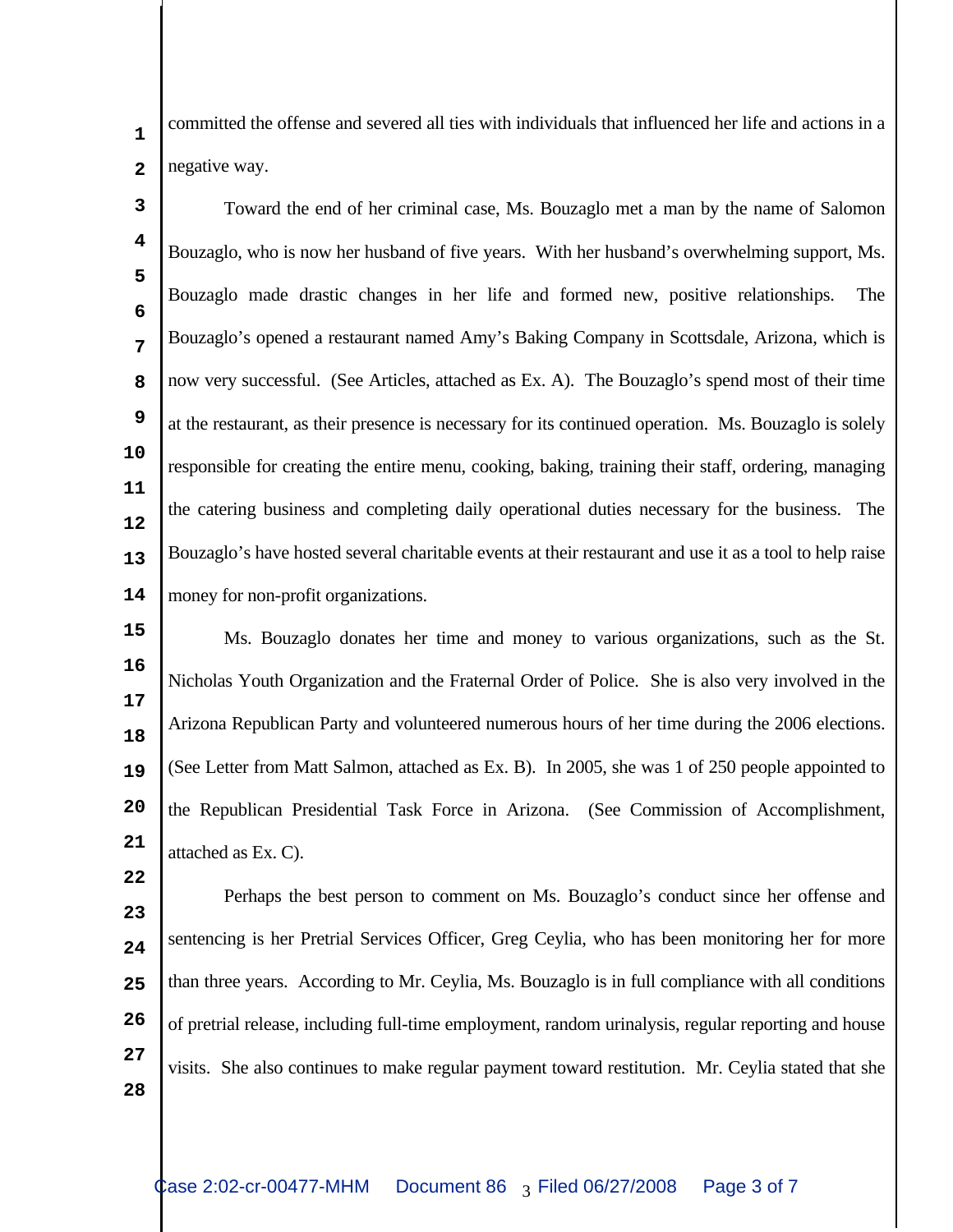is one of the strongest people on his current caseload and has no worries about her being involved in criminal activity in the future. Mr. Ceylia further commented on the change he has observed in Ms. Bouzaglo since her sentencing and believes that if anyone is deserving of a reduced sentence, it is her. **1 2 3 4**

**6 7 8 9 10 11 12 13 14 15** Additionally, shortly after she was sentenced in the instant case, Ms. Bouzaglo was placed on four years probation by the Fourth Judicial District for Colorado Springs for the similar offenses of Theft and Forgery. Significantly, the conduct underlying those offenses occurred just two months before the instant offense, approximately seven years ago. Ms. Bouzaglo's probation term was monitored by Pinal County here in Arizona on a courtesy basis until it was recently successfully terminated on June 4, 2008. According to her probation officer, James Pfeifer, she has been in "total compliance" with all of her probationary terms. (See Letter from James D. Pfeifer, attached as Ex. D). It is Mr. Pfeifer's opinion that justice would be better served if Ms. Bouzaglo is able to serve her sentence out of custody. (Id.).

**16 17**

**5**

#### **III. Modification of Sentence**

**18 19 20 21 22 23 24 25 26 27 28** As stated by Mr. Ceylia, if there is anyone deserving of a reduction or modification of sentence, it is Ms. Bouzaglo. (See also Letters of Support, attached as Ex. E). Her conduct since her offense exemplifies the concepts of rehabilitation and reformity. She is a perfect example of why prison is not appropriate in all cases, and why the Federal Sentencing Guidelines are now advisory and sentencing judges have more discretion in imposing an appropriate sentence. *See United States v. Booker*, 543 U.S. 220, 125 S. Ct. 738 (2005); *United States v. Menyweather*, 431 F.3d 692, 695-96 (9th 2005). In fact, because Ms. Bouzaglo was sentenced just seven months before *Booker* came down and her case was still on direct review at that time, she would normally be entitled to a new sentencing hearing or, at the very least, review of her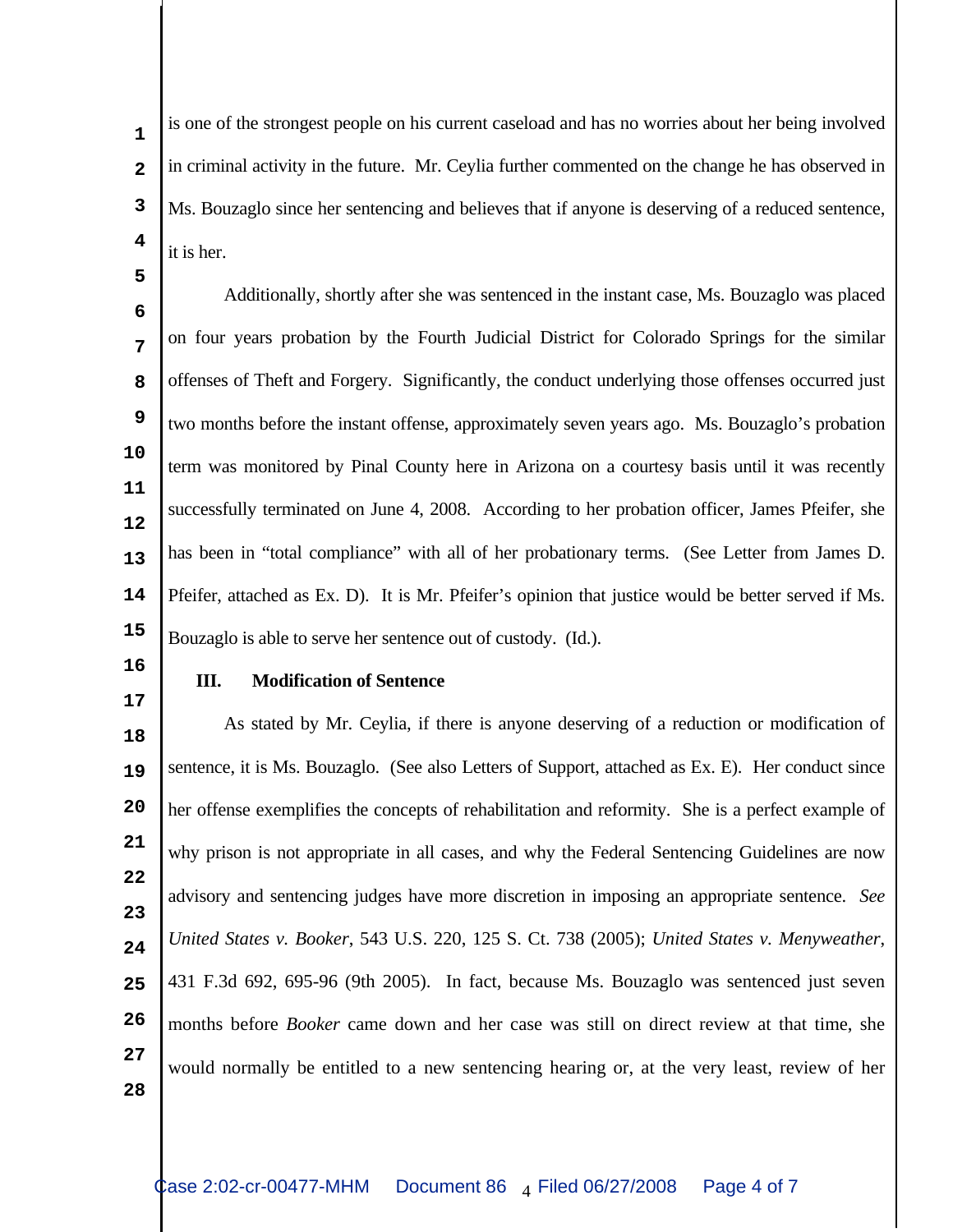sentence for reasonableness. *See United States v. Ameline (Ameline II)*, 409 F. 3d 1073 (9th Cir. 2005) (*en banc)*. Unfortunately, by entering into a plea agreement with the Government, Ms. Bouzaglo waived her right to appeal, which has been held to be valid even in light of the changes in sentencing law imposed by *Booker*. *See United States v. Cardenas*, 405 F.3d 1046, 1048 (9th Cir. 2005). Indeed, that is the very reason Ms. Bouzaglo's appeal was dismissed by the Ninth Circuit. (See Doc. 83). **1 2 3 4 5 6 7**

**8 9 10 11 12 13 14 15 16 17 18 19 20 21 22** Undersigned counsel readily acknowledges that without an Order from the Ninth Circuit remanding the case for re-sentencing, it is very unlikely that this Court will be able to modify her sentence. Similarly, undersigned counsel acknowledges that Rule 35, Fed. R. Crim. P., does not apply to this case. However, the extraordinary circumstances surrounding Ms. Bouzaglo's case is nevertheless being presented to this Court with the hope that there is some way her sentence can be modified to allow her to serve some or all of her time out of custody. Such a result would be consistent with the spirit of *Booker* as well as basic principles of equity and fairness. It would also allow Ms. Bouzaglo to continue to make restitution payments on a regular basis. At the very least, the information concerning her conduct since her sentencing in 2004 is presented to demonstrate to this Court and all parties involved that a criminal defendant such as Ms. Bouzaglo can be rehabilitated without spending time in a Federal prison. In fact, in this instance, serving time in a Federal prison will undoubtedly prove to be counterproductive and will undermine all of the progress she has made in her life over the last 8 years.

- **23**
- **24**

#### **IV. Extension of Self-Surrender Date**

**25 26 27 28** As previously discussed, Ms. Bouzaglo currently owns a business with her husband for which she is primarily responsible. She has been out of custody since her arrest on October 11, 2002, and only recently learned of the current self-surrender after this Court entered the Order on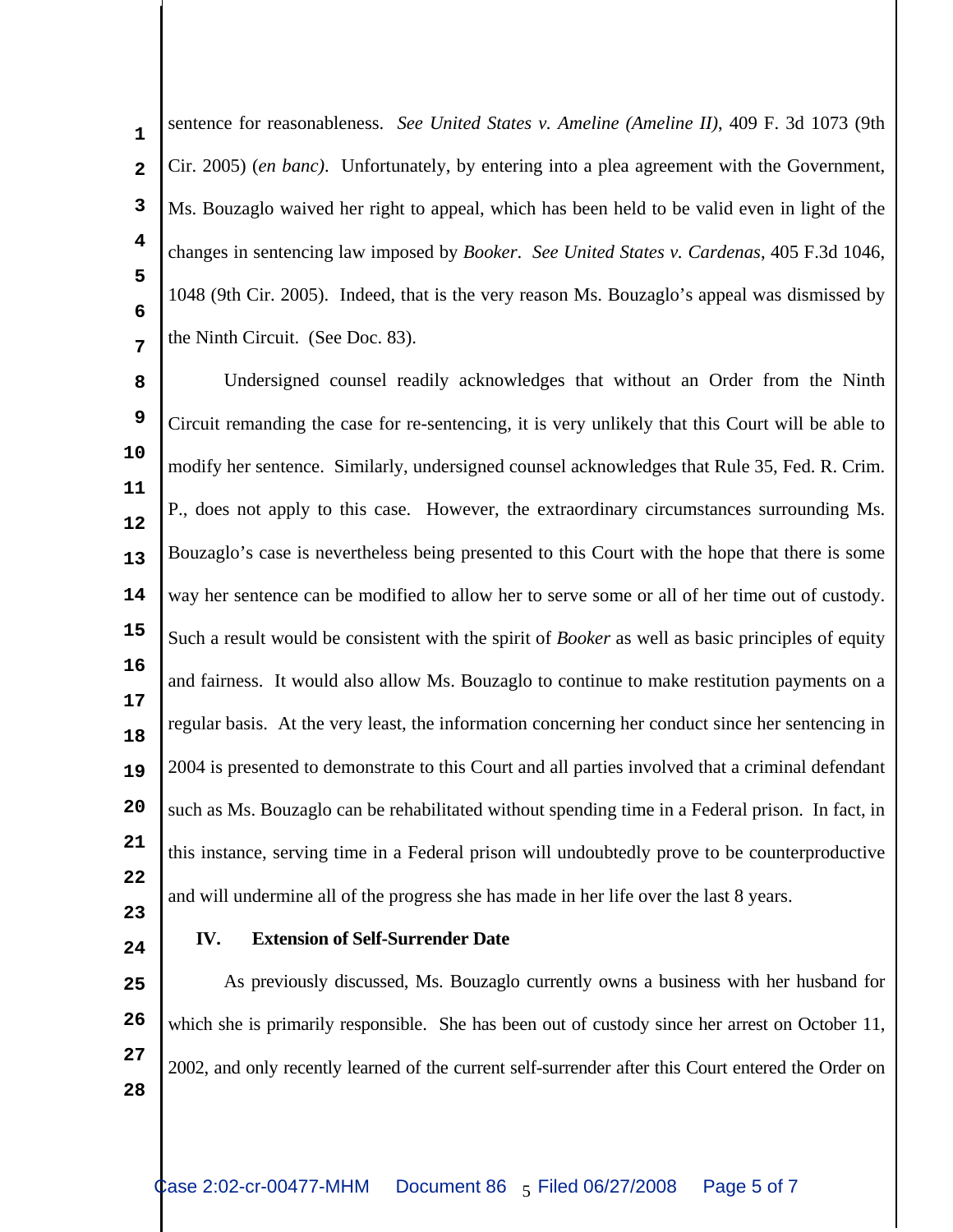| $\mathbf{1}$    | June 6, 2008. Consequently, Ms. Bouzaglo has not had enough time to make all the financial and       |
|-----------------|------------------------------------------------------------------------------------------------------|
| $\mathbf{2}$    | business arrangements necessary to ensure her restaurant will continue to operate in her absence.    |
| 3               | Even then, its sustainability without her presence is questionable. She also needs to make           |
| 4               | arrangement relating to her personal finances, such as bank accounts, loans, credit cards, etc.      |
| 5               | Moreover, Ms. Bouzaglo has not yet been designated to a BOP facility, which would allow              |
| $6\phantom{1}6$ |                                                                                                      |
| 7               | her to self-surrender to the facility directly, rather than to the U.S. Marshall's Office. As this   |
| 8               | Court is likely aware, surrendering to the U.S. Marshall's Office usually requires transportation to |
| 9               | CCA in Florence, Arizona, eventually followed by transportation to the designated facility.          |
| 10              | Lastly, undersigned counsel contacted the attorney for the Government, Mr. Daniel Drake,             |
| 11              | who stated that he has no objection to a 90-day extension of the current self-surrender date.        |
| 12              | V.<br><b>Conclusion</b>                                                                              |
| 13              |                                                                                                      |
| 14              | Given the foregoing extraordinary circumstances surrounding Ms. Bouzaglo's sentence                  |
| 15              | and conduct while on release, she respectfully requests this Court to modify her sentence to enable  |
| 16<br>17        | to serve some or all of her 14-month prison sentence out of custody. If that is not possible, Ms.    |
| 18              | Bouzaglo respectfully requests this Court to extend her current self-surrender date of July 7, 2008, |
| 19              | for approximately ninety (90) days.                                                                  |
| 20              | Ms. Bouzago further respectfully requests this Court to issue an expedited ruling in this            |
| 21              | matter in light of the current self-surrender date of July 7, 2008.                                  |
| 22              | RESPECTFULLY SUBMITTED this 27th day of June, 2008.                                                  |
| 23              |                                                                                                      |
| 24              | Kimerer & Derrick, P.C.                                                                              |
| 25              | /s/Michael D. Kimerer<br>By:                                                                         |
| 26              | Michael D. Kimerer                                                                                   |
| 27              | Amy L. Nguyen<br><b>Counsel for Defendant Bossingham</b>                                             |
| 28              |                                                                                                      |
|                 |                                                                                                      |
|                 | Case 2:02-cr-00477-MHM<br>Page 6 of 7<br>Document 86 6 Filed 06/27/2008                              |